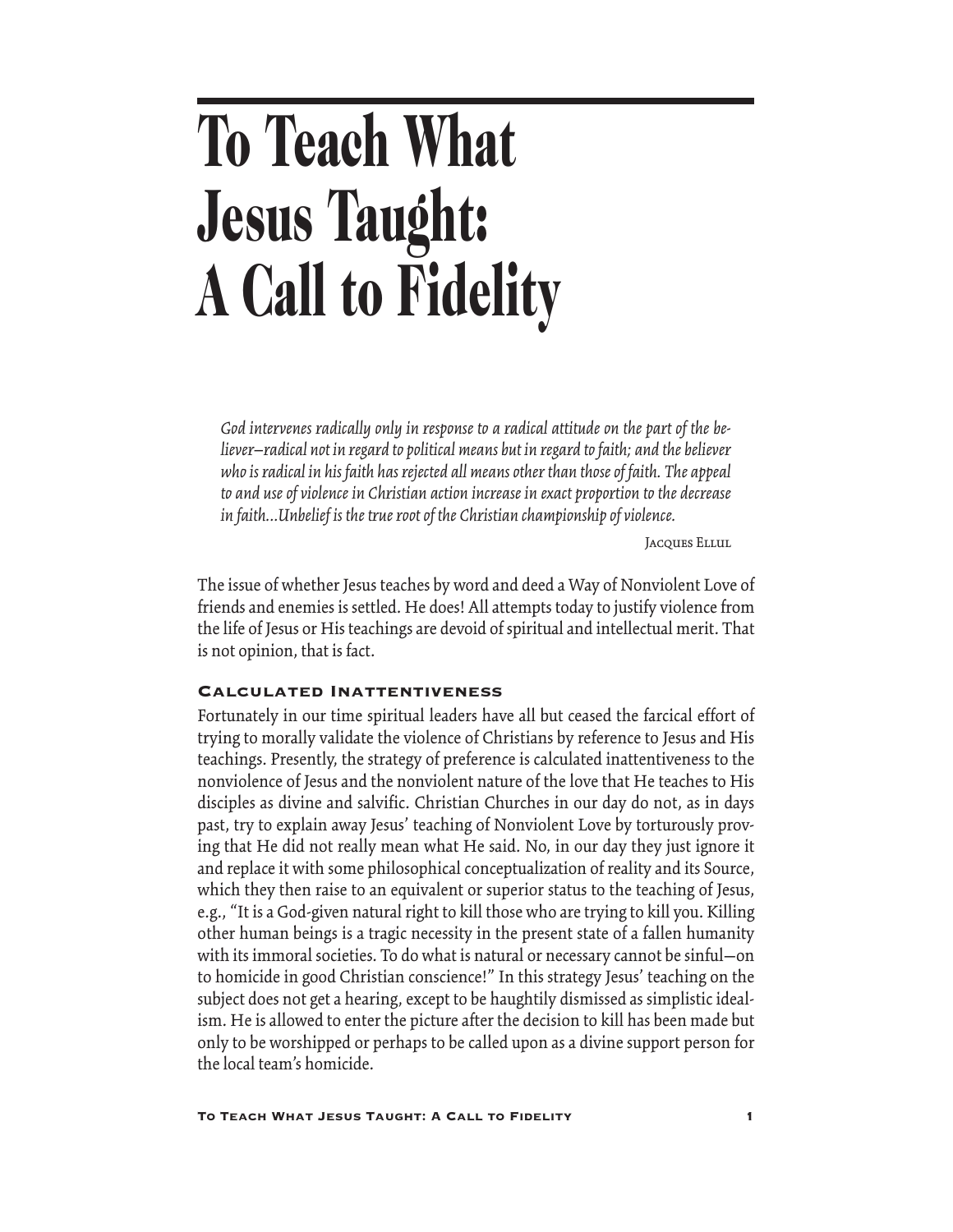If we assume, as it is proper to do, that most religious leaders in the Catholic, Orthodox, Protestant and Evangelical Churches are not just CEOs running multi-million dollar corporations or subsidiaries thereof, but are men and women who believe in Jesus and want to teach what Jesus taught to the world as best they can—then why are they not doing it where homicidal violence and enmity are concerned? My judgment is that at root there are two reasons: either they do not know that Jesus teaches a Way of Nonviolent Love, or they know it but have no idea how to teach it in their communities without creating tormenting worlds of moral and spiritual chaos for their fellow Christians—and themselves.

## Evasion by Seminaries

Since most seminaries do not offer a single course in the history, theology or spirituality of Christian Nonviolence, it is almost inevitable that most men and women being ordained from these seminaries will know little to nothing of the subject, will not have had it integrated into the rest of their formal theological education, e.g.,

with sacramentology, pneumatology and ecclesiology, etc., and will therefore not emphasize in their ministry what was not emphasized in their preparation for ministry. Based upon thirty-seven years of teaching Gospel nonviolence, I can assure my readers that the average bishop, minister and priest is as non-informed or misinformed on this subject as the average Christian. An occasional mention of Gandhi's or Martin Luther King, Jr.'s nonviolent civil disobedience within

Since most seminaries do not offer a single course in the history, theology or spirituality of Christian Nonviolence, it is almost inevitable that most men and women being ordained from these seminaries will know LITTLE TO NOTHING OF THE subject…

the context of a Peace and Justice course or a momentary tip of the hat to "Peace Churches" within the context of a Church History course or a student thesis here or there on Dorothy Day or A.J. Muste, etc., is the only contact with the subject that seminaries normally have available to their students.

The specific question of why seminaries throughout the world persist in their curricular evasion of the Nonviolent Jesus and His teaching of Nonviolent Love is a question that pleads for a thorough investigation but is beyond the scope of this article. However, the consequence of this steadfastness in avoidance is that for a large majority of bishops, ministers and priests Jesus' nonviolence is a non-thought. This allows most of them to preach with their whole strength a Gospel that includes following Christ while simultaneously executing the heinous and unChrist-like acts that all wars demand of their participants. A priest told me several years ago that he had given a fellow priest who was dying a set of audiotapes of my retreat on Gospel Nonviolence. When after a week he returned to visit him, he asked him what he thought of the tapes. With visible emotion the dying priest replied, "Why didn't they tell me about this forty years ago?"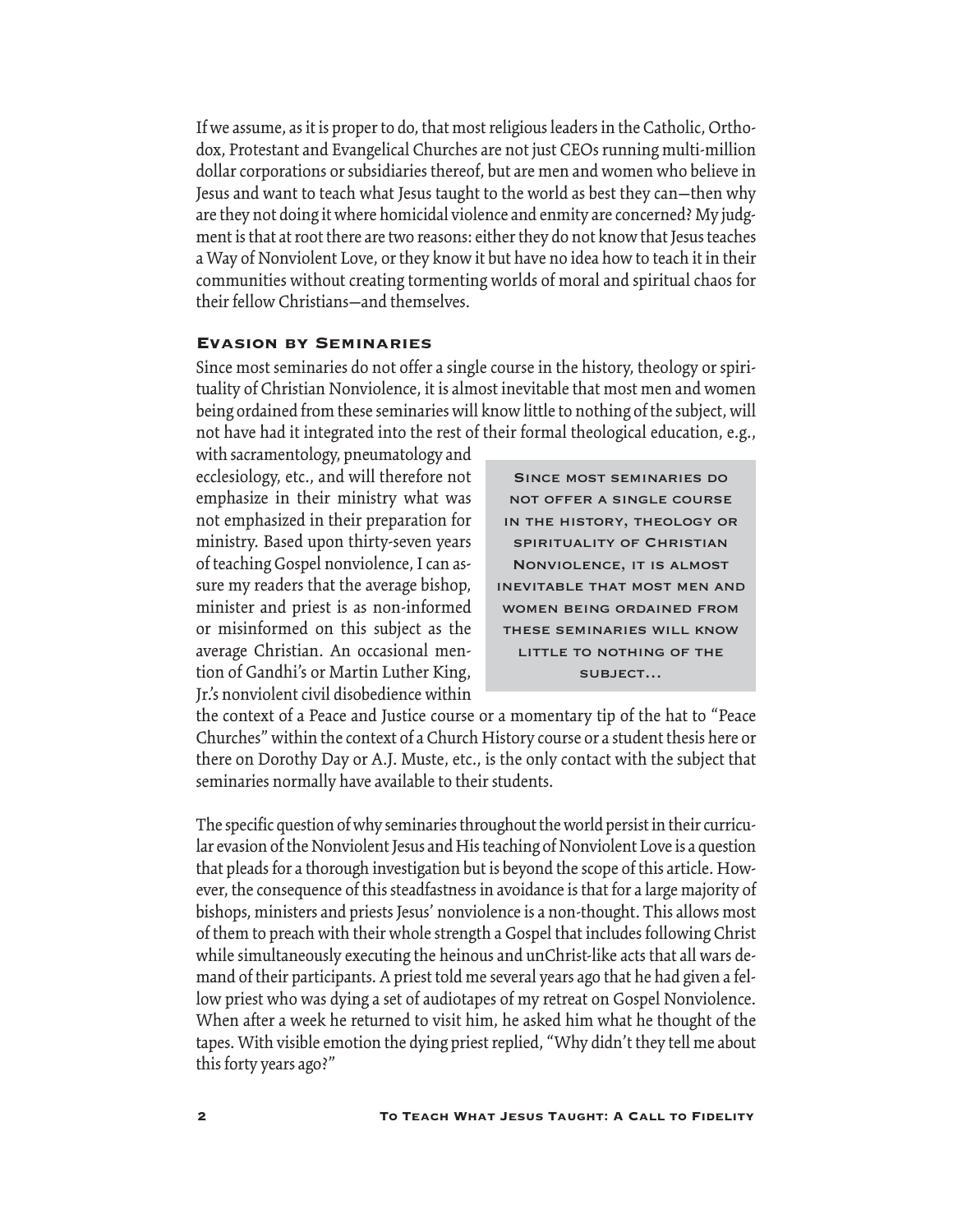But what of those Christian religious leaders who are aware that Jesus taught a Way of Nonviolent Love of friends and enemies, yet still do not teach it? What about those pastors who know that Jesus firing a machine gun is not an authentic Christian icon (image) and that a follower of Jesus unleashing a barrage of bullets at human targets is an equally unauthentic Christian witness? What about those overseers of the spiritual and moral well-being of the various Christian communities who realize that in order to pick up the gun you have to put down the Gospel but who remain silent or diplomatically ambiguous on the issue?

Some twenty-five years ago a Catholic bishop said to me, "Just war? What just war? No such thing exists. But we must not tell this to the people." Now, at a distance, the

easiest judgment to make on this man is that he is just a blatant hypocrite, posturing as an authoritative teacher of the Gospel when in fact he is intentionally withholding an important dimension of it. But, when seen close up he is a man of intelligence and of more than ordinary compassion. He simply does not see how he for his people—or a Pope and an Ecumenical Council for the entire Church could teach that Christians cannot follow Jesus by participating in the military, without having nation after nation turn on its Christian population like enraged

A Catholic bishop said to me, "Just war? What just war? No such thing exists. But we must not tell this to the people."… He simply did not see how he… could teach that Christians cannot follow Jesus by participating in the military, without having nation after nation turn on its Christian population like enraged beasts.

beasts. Lest it be thought that he was submitting a far-fetched argument to rationalize his own hypocrisy, I would here note the late biblical scholar John L. McKenzie's comment on the same subject:

*The statement of the renunciation of violence as a means of dealing with other people is clear enough. Christians have never questioned either that Jesus said it or that it admits no qualification. Christians have simply decided they cannot live according to these sayings of Jesus. To put it more accurately, they have decided that they do not wish to live according to these sayings...If the Roman Catholic Church were to decide to join the Mennonites in refusing violence, I doubt whether our harmonious relations with the government would endure the day after the decision.*

#### The Grand Illusion—The Christian State

It is illusion to believe that governments would not respond harshly to an institutional Christian withdrawal of allegiance to their militaries. All governments, democracies no less than dictatorships, require the power of homicide in order to exist and their militaries are what give them this power. All laws of a state are backed up by the organized violence of the state and will be enforced with lethal force if necessary. The renowned Protestant theologian-lawyer, Jacques Ellul says: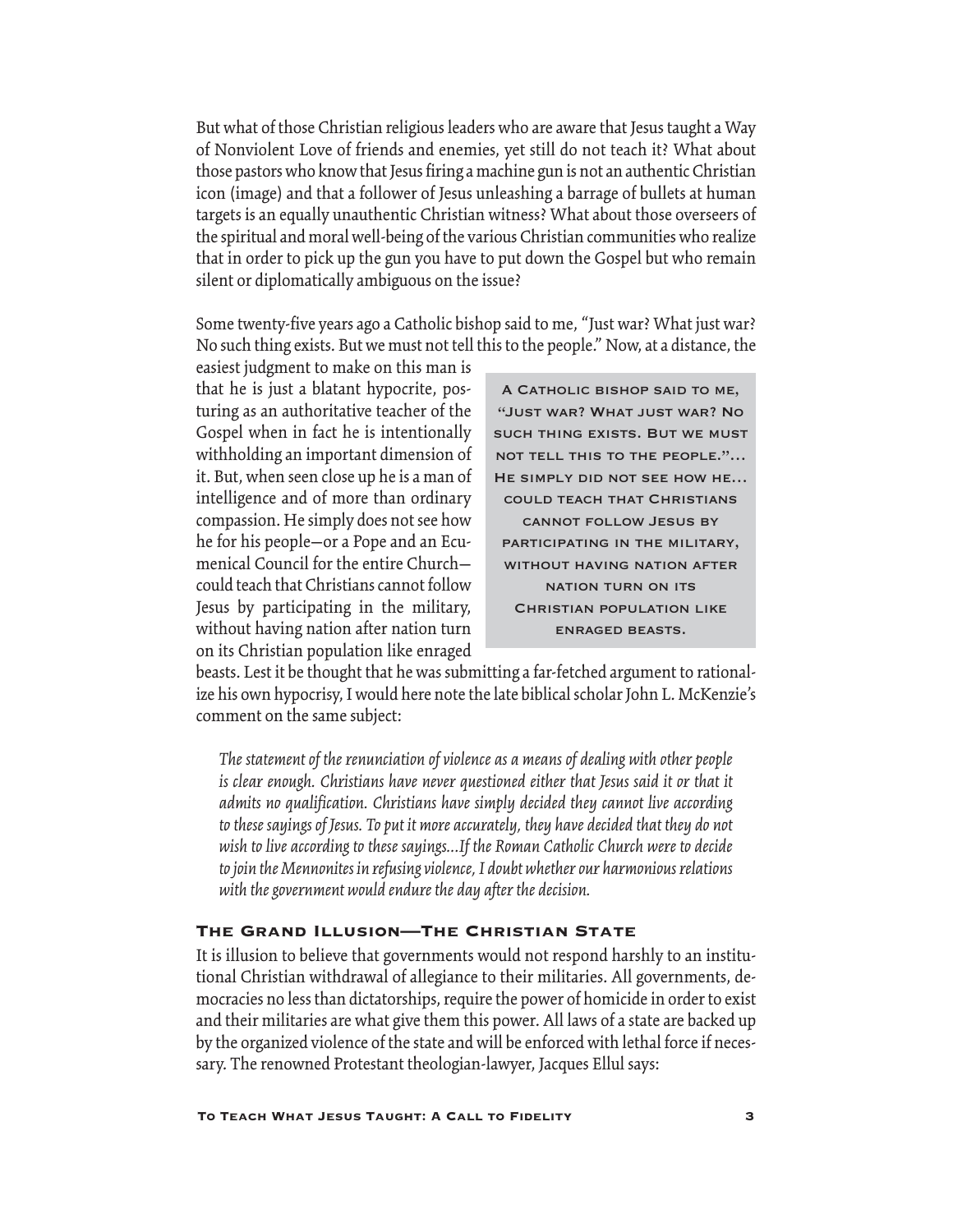*I have shown in detail that every state is founded on violence and cannot maintain itself save by and through violence. I refuse to make the classic distinction between violence and force. The lawyers have invented the idea that when the state applies constraint, even brutal constraint, it is exercising "Force"; that only individuals or nongovernmental groups use violence. This is a totally unjustified distinction. The state is established by violence. Invariably there is violence at the start. And the state is legitimized when the other states recognize it (I know that this is not the usual criterion of legitimacy, but it is the only real one!). Well then, when is a state recognized? When it has lasted for a tolerable length of time. During the state's early years the world is scandalized that it was established by violence, but presently the fact is accepted, and after a few years it is recognized as legitimate.*

Kill power is the ultimate power on which every government is based. Hence, the macabre incident during the 1992 Presidential campaign, when the white Rhodes Scholar-Governor returned to Arkansas to preside over the execution of a mentally retarded African-American man, makes total sense. No one is allowed to rise to a position of political power unless he or she proves to those who finance the ride up the political escalator that he or she is not squeamish about killing people, that he or she has the "right stuff." A non-negotiable "quality" one must exhibit for high office is the willingness to pull the trigger. As Tolstoy writes:

*In spite of the unceasing efforts made by men in power to conceal this and to ascribe a different meaning to power, power is the application of a rope, a chain by which a person will be bound and dragged along, or of a whip, with which he will be flogged, or of a knife, or an ax with which they will cut off his hands, feet, ears, head—an application of these means or the threat they will be used. Thus it was in the time of Nero and of Ghenghis Khan and thus it is even now, in the most liberal of governments.*

The indispensable fuel for running the kingdoms of this world is violence. This is why Jesus rejected the temptation in the desert that offered him power over the

kingdoms of the world. This is why the state is not an object of redemption in the New Testament. Power is the capacity to produce change. Jesus exercises many kinds of power. The power to heal, the power to forgive, the power to love enemies and the power of mercy are all forms of power and all produce change for the welfare of people in this world, as well as, in the next. Jesus and His cross are, in fact, called by St. Paul "the power of God and the wisdom of God" (1 cor

The indispensable fuel for running the kingdoms of this world is violence. This is why Jesus rejected the temptation in the desert that offered him power over the kingdoms of the world. his is why the state is not an object of redemption in the New Testament.

1:24). However, Jesus has no interest in the governmental power that Satan offers because governmental power is the power of homicidal violence. Jesus rejects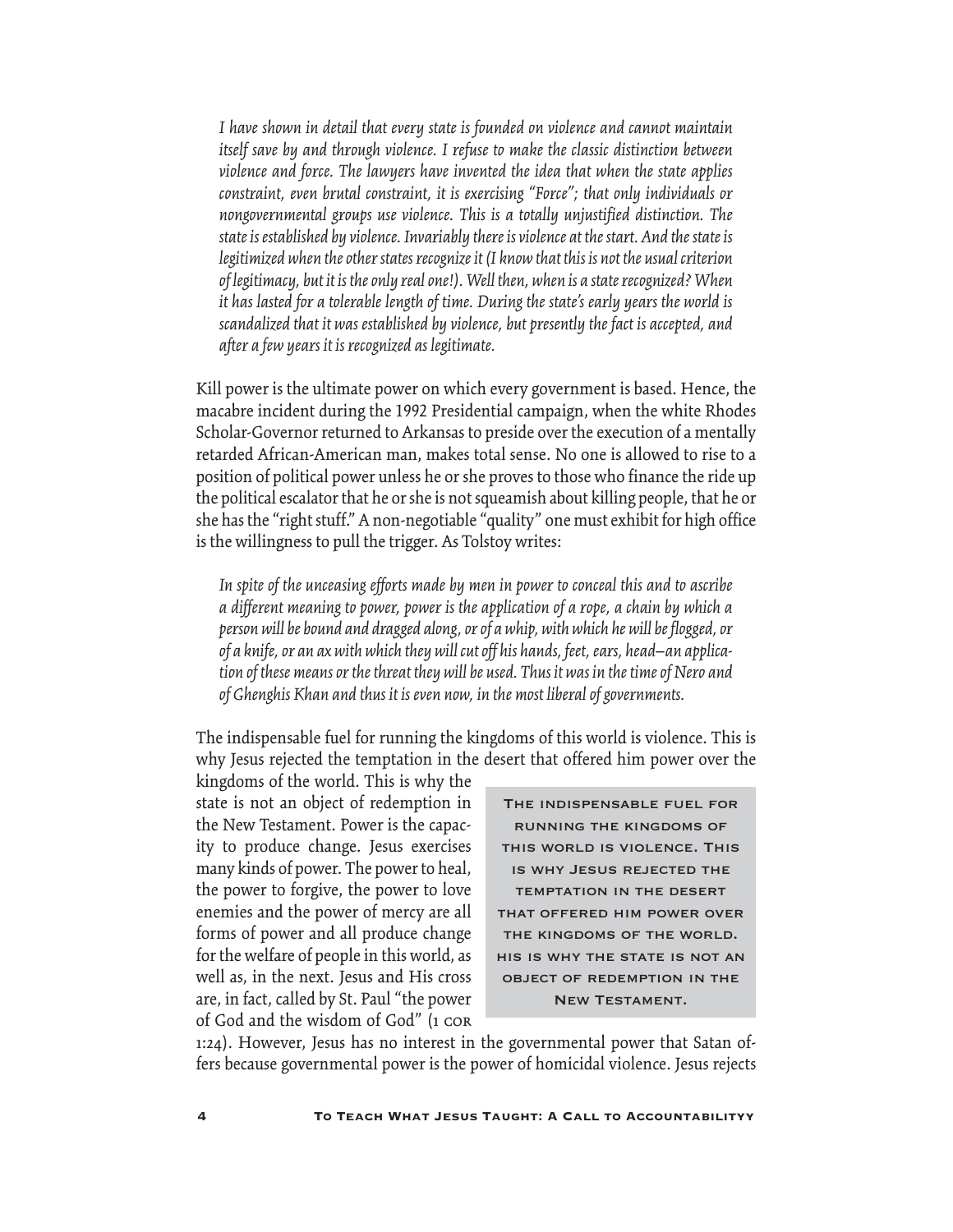becoming King of Israel or prime minister of a governmental political structure, and one wonders how so many of His followers over the centuries have, with clear Christian consciences, pursued, captured and exercised governmental power. However they did it, they did not do it in imitation of Christ.

# The Temptation of Power

In his final book, *The Civilization of Christianity,* the biblical scholar, Rev. John L. McKenzie, in order to illuminate the meaning of the temptation that offers to Jesus violent governmental political power, creates a dialogue in the desert between Jesus, called by his Hebrew name, Yeshu, and Satan called by his nickname, Old Nick. It reads in part as follows:

**Nick:** Yeshu, I have plans for mankind so big you could not understand them, smart as I think you are...[But] it takes time; it takes work and it takes good people; that is why I am here. I want you.

**Yeshu:** You do not want a simple village carpenter from Nazareth. Whoever came from Nazareth that amounted to anything? If you want a smart Jew, you will find plenty of them in Alexandria or even a few in Jerusalem.

**Nick:** Do not worry; I can give you anything you need except talent, and you have that from Adonai. Think of it, Yeshu; it is the biggest thing a man can get into, he can do more for more people, and it will last longer than anything else you could do. Yeshu, a man like you ought to think big; I can make it possible for you to do big... You will commit a sin by letting God-given talent rot in this rat hole of Palestine.

**Yeshu:** And I suppose it will also give me a chance to enrich myself and make the world a better place for me to live in?

**Nick:** I make opportunities, and it is for you to realize them. People who work for me have to work very hard, and many of them find that success is pleasure enough...

**Yeshu:** The late king Herod—did he work for you?

**Nick:** Not one of my outstanding employees—but yes, he did...But I expect far more from you than I got from Herod; he had a bit of a heavy hand—no finesse, shall we say? Augustus (there, Yeshu, was a man of whom I am proud) said that it was better to be Herod's sow than his son.

**Yeshu:** Did Herod's son and grandson work for you too?

**Nick:** Please do not mention those swine; I got rid of them. I demand a certain level of competence in my employees.

**Yeshu:** Suppose I did not want to do the kind of work for you which Herod and Augustus did—and I suppose Tiberius, the present Caesar, works for you too?

**Nick:** He either works for me or he is not Caesar.

#### To Teach What Jesus Taught: A Call to Accountabilityy 5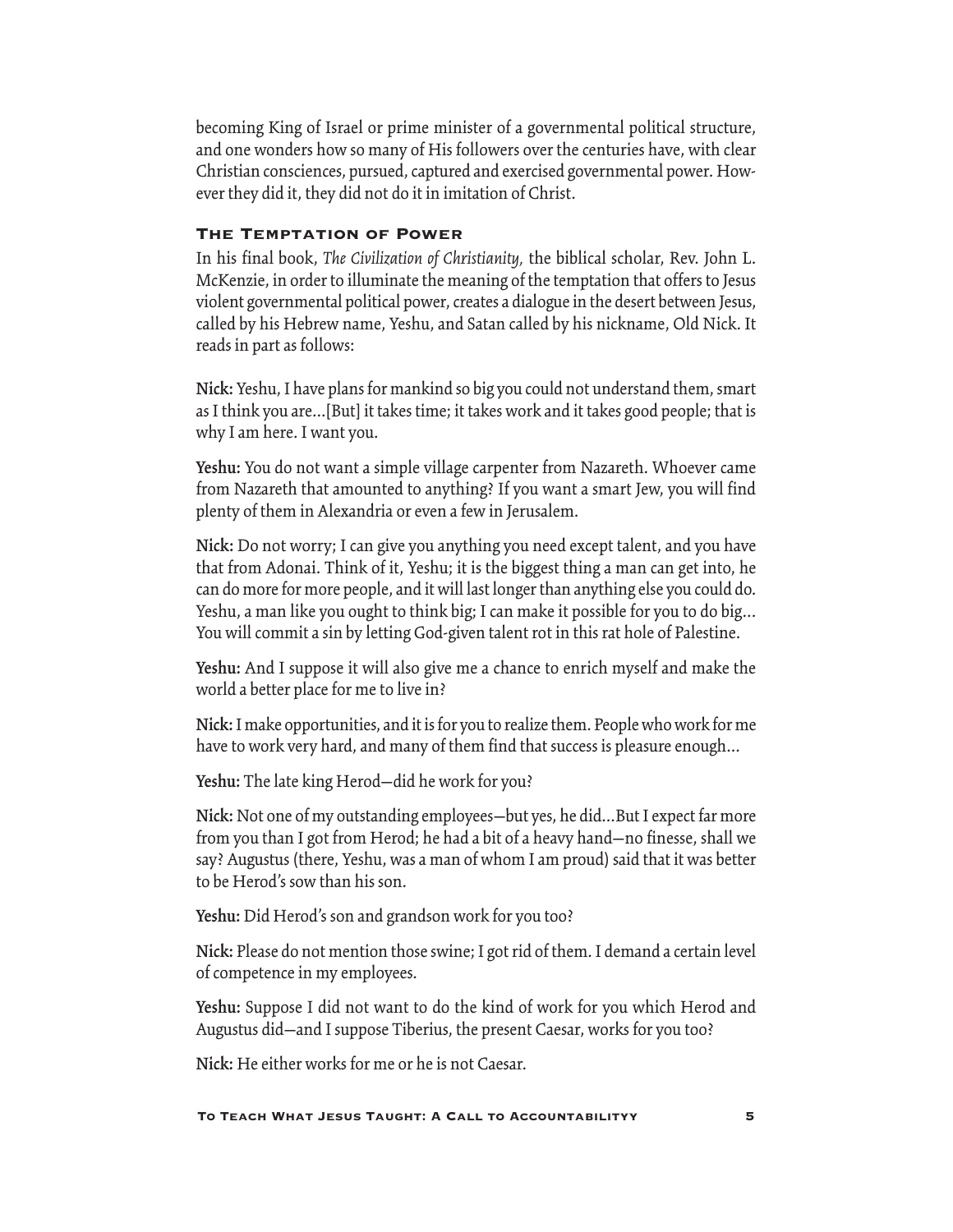#### Christian Violence: Unbelief Made Flesh

Presently, of course, in most Christian Churches a person(s) can remain in Full Communion, be considered faithful to Jesus and still be killing, helping to kill or planning how to more efficiently kill hundreds or thousands or even tens of thousands of his or her fellow communicants! But what if Jesus' teachings of Nonviolent Love of friends and enemies were taught by the Churches as an essential for

membership? What would become of those hundreds of millions of Christians throughout the world from generals to privates who earn their living in the military? If homicide were forbidden to followers of Jesus, then could Christians play a role in assisting others to do an evil that they could not morally participate in themselves? If not, what then of the tens of millions of Christians who make their living in low-tech or high-tech munitions and arms factories or in the multi-billion

[I]n most Christian Churches a person(s) can remain in Full Communion, be considered faithful to Jesus and still be killing, helping to kill or planning how to more efficiently kill hundreds or thousands or even tens of thousands of his or her fellow communicants!

dollar world of university homicide research, how would they survive? What would become of Christian politicians who, because of fidelity to the Lord and His Way, refused to pull the trigger? None of these questions represents a merely abstract moral dilemma unrelated to reality, once a Church or all the Churches would declare that following Jesus' Way of Nonviolent Love is a condition for Baptism and Full Communion. Some years ago a friend told me the response of a Protestant bishop after he listened to some of my materials on Gospel Nonviolence. "It is true," he said, "but I do not have the faith to subject my people to that."

The above-mentioned Protestant bishop sounds like an echo of the Catholic Grand Inquisitor in Dostoevsky's *Brothers Karamazov.* This literary character is fully aware of the teachings of Jesus; nevertheless, he keeps his fellow Christians from knowing

them, because he loves the "little" people too much to permit them to be exposed to the unbearable burden of true freedom and true love that Jesus offers them. However, the good thing about this Protestant bishop's response is that he precisely names the location of the problem, namely, his own lack of faith. This is a notable step up from the silly justifications for Christian participation in homicidal violence that try to root themselves in a supposed lack of clarity about what Jesus

[T]he good thing about this Protestant bishop's response is that he precisely names the location of the problem, namely, his own LACK OF FAITH. THIS IS A notable step up from the silly justifications for Christian participation in homicidal violence…

taught on the subject. It is also a giant step up from the fear-induced utilitarianism of earthly self-interest, rhetorically ennobled as compassionate "realism"—"You just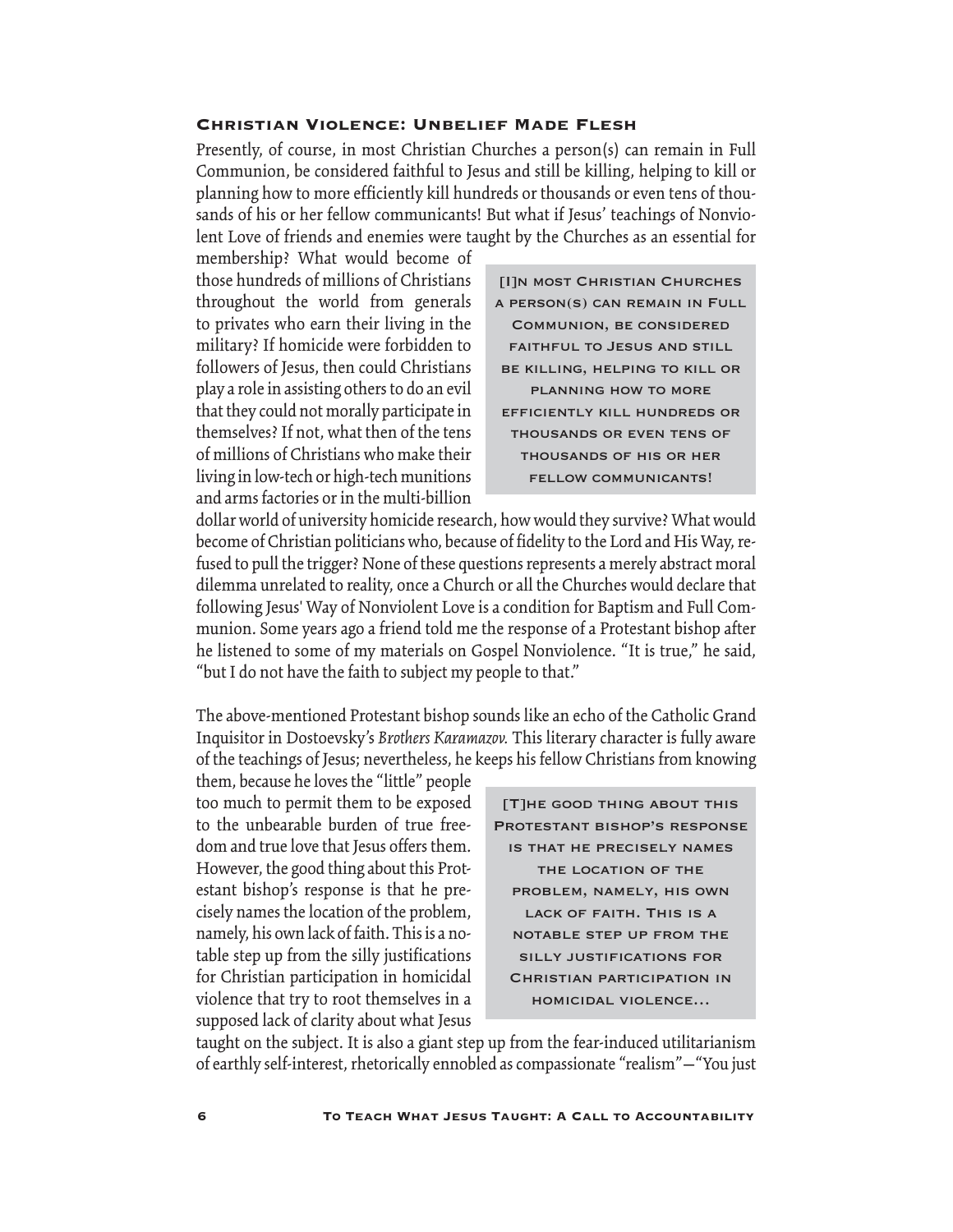have to kill sometimes in this world to be a responsible Christian." This Protestant bishop's approach realizes that contemporary Scripture scholarship, as well as common sense, necessitates that it affirm that Jesus and His teachings are nonviolent. It then fabricates justifications for not "teaching them to observe all that I have commanded you" (MT 28:20). The general tenor of these rationalizations is as follows:

*The only realistic way a Christian can respond responsibly to the tragedy of sin in the world, when confronted with a legal or an illegal horde of thugs, is to abandon Christ-God's Way of Nonviolent Love of friends and enemies and embrace that which Jesus teaches is the way of the Evil One—the wickedness of homicidal violence. The immorality of all societies necessitates that Jesus' Way of Nonviolent Love be abandoned by the Christian when called upon by his or her totally perishable immoral society to defend it by means of human slaughter against another, totally perishable immoral society. A Christian may morally do within a crowd what he or she is not morally permitted to do alone.*

Is Jesus neither compassionate nor realistic? Is the presupposition for this excuse for disobeying the Will of God as revealed by Jesus, the acceptance as true of the intellectually outrageous notion, that God, who "is love" (1 jn 4:8,16), and His Incarnate Word, "through whom all things were made" (JN 1:3) do not properly understand the essential nature of love and/or of reality?

To pray, "I believe Lord, help my unbelief" (mk 9:24) is a holy and acceptable Christian prayer for a time or for a lifetime for those struggling to be faithful to Jesus and His Way of Nonviolent Love. Certainly, many, if not most of the early Christian martyrs articulated this prayer in the face the organized, murderous barbarities

of an overwhelmingly powerful Roman government. Such is probably the prayer of every Christian who seeks to be faithful during a Gethsemane moment in life. But, to tell fellow Christians that they may disobey the Lord and His teachings in the hour of a life and death crisis, on the basis of some subjective, speculative, fear-ladened, sin-drenched conjectures about reality and the possibilities it contains, is neither holy, nor proper, nor faithful, nor intelligent, nor loving, nor prudent, nor moral, nor good, nor right. With this quality of Christian moral thinking every martyr known could have avoided his or her fate. Indeed, martyr-

[T]O TELL FELLOW CHRISTIANS that they may disobey the Lord and His teachings in the hour of a life and death crisis, on the basis of some subjective, speculative, fear-ladened, sin-drenched conjectures about reality and the possibilities it contains, is neither holy, nor proper, nor faithful, nor intelligent, nor loving, nor prudent, nor moral, nor good, nor right.

dom would be seen by the Church as a socially dissolute and impotent activity, rather than as sharing in the divine life, as placing divine yeast in the human dough, as the "seed of Christianity."

To Teach What Jesus Taught: A Call to Accountability 7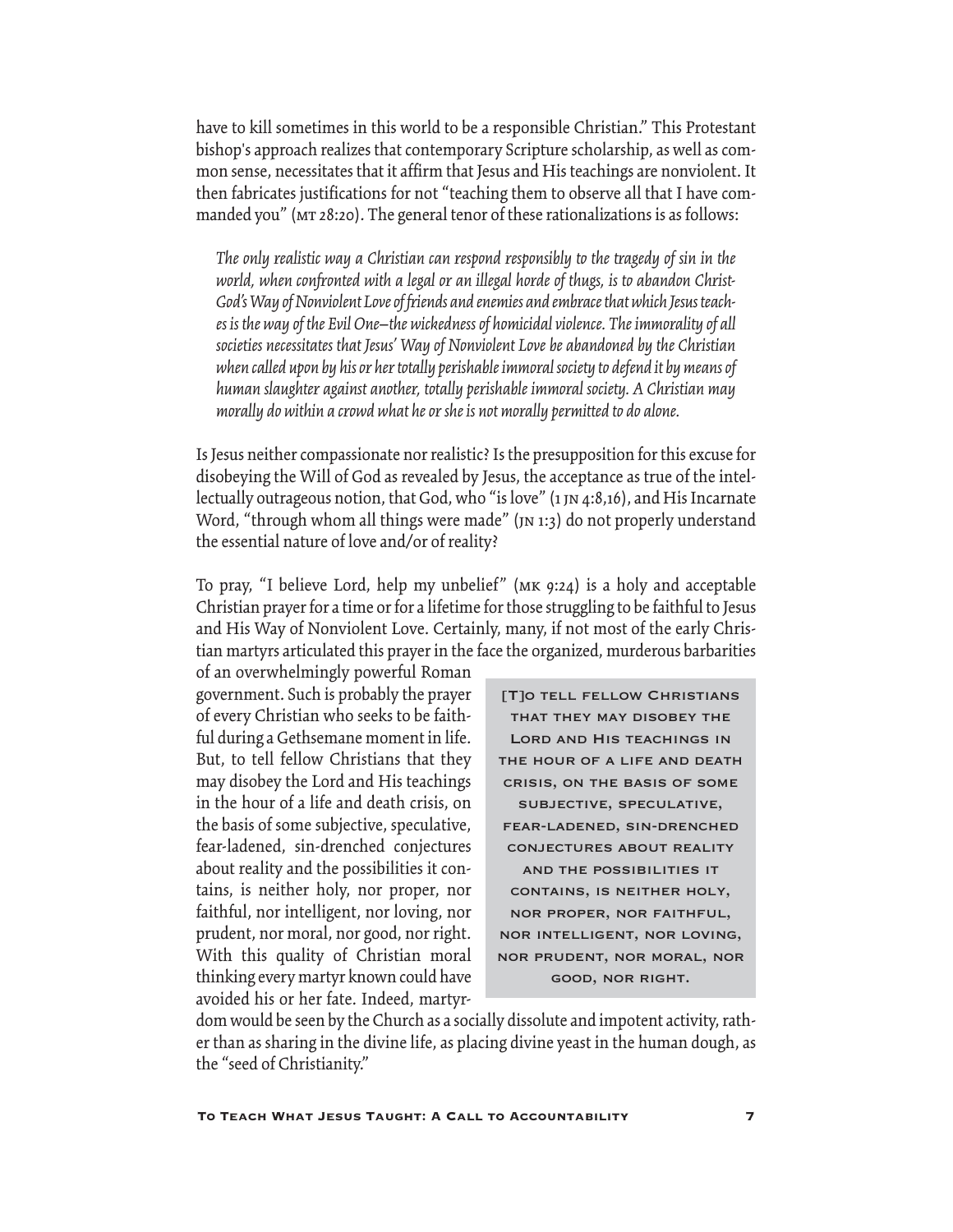#### To Not Teach What Jesus Taught Is Evangelical Sterility

So what is to be done? I really do not know how to minister to bishops, ministers and priests on this subject, but I know they must be ministered to. Their lack of knowledge is real and their fears are real. Yet the problem is also real. If Jesus taught a Way of Nonviolent Love of friends and enemies then those holding teaching authority in the Church, either directly by office or indirectly by delegation, would be under a divine mandate to teach what He taught on the subject of violence.

On numerous occasions I have been told by pastors of economically deprived congregations that teaching nonviolence in their Churches would be destructive, since the military is one of the few ways, if not the only way, for most of their young people to get out of poverty and get a trade. So, poor pastors and poor Churches can be as misleading about the nonviolent Jesus and His teaching of Nonviolent Love as rich popes and bishops. For almost a thousand years protocol demanded that popes and bishops prostrate themselves before the Byzantine Emperor in the East. On

Christmas Day, AD 800 Pope Leo III, after crowning the illiterate Frankish King Charlemagne as Emperor of the Holy Roman Empire in the West, did the same. However, which is a more radical attack on the Lordship of Jesus Christ, the ceremonial gesture of subservient fawning or the deed of refusing to proclaim the Way of Christ in order that the way of Caesar with its rewards may be followed with an untroubled conscience? Are accessories before the fact of such traitorous deeds, e.g., priests, preachers, and pastors in any

All that is known is that Christian flunkies for the ever-violent Caesar…are ipso facto evangelically sterile…even if they are mouthing "Praise the Lord" all along their way from here to eternity…and even if they are preaching to "standing room only" audiences.

better position than popes and bishops on their bellies before the Grand Pooh-Bah of the moment? Who knows for sure? All that is known is that Christian flunkies for the ever-violent Caesar, whether they be rich, poor or middle class, are *ipso facto* evangelically sterile, even if they are mouthing "Praise the Lord" all along their way from here to eternity and even if they are preaching to "standing room only" audiences.

#### The Ultimate Norm of Christian Life

A Christian cannot have an underlying good intention when he or she knowingly chooses what is contrary to the Will of God as revealed by Jesus, that is, when he or she knowingly chooses what is normatively evil. One cannot do God's will by knowingly not doing God's will. One cannot do good by doing evil. One cannot proclaim the truth Jesus proclaimed by not proclaiming the truth that Jesus proclaimed. One cannot follow Jesus by not following Jesus. One cannot love as Christ loves by doing things that any sane person would find morally unthinkable for Jesus Himself to do. As one of the most profound Christian theologians of the twentieth century, Rev. Hans Von Balthazar writes: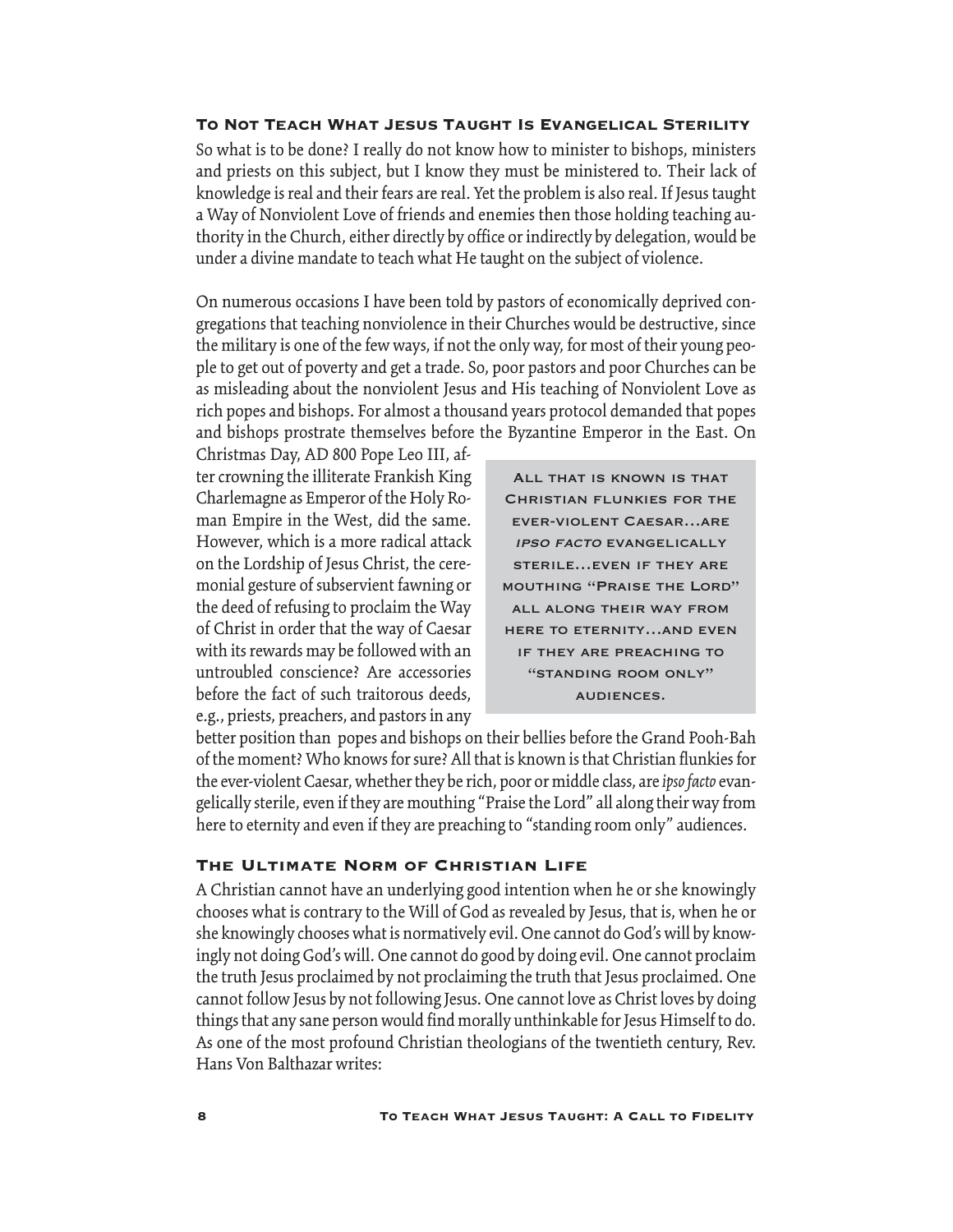*Christ is the concrete categorical imperative. He is the formally universal norm of ethical action, applicable to everyone...Christ's concrete existence—his life, suffering, death and ultimate bodily resurrection—surpasses all other systems of ethical norms. In the final analysis it is to this norm alone, which is itself the prototype of perfect obedience to God the Father, that the moral conduct of Christians has to answer.*

Regardless of how many Christian signs and symbols one places around something that is not the will of God as revealed by Jesus, it cannot be raised thereby to the status of the will of God as revealed by Jesus. There are just some activities that there are no Christ-like ways of doing. A house of prostitution can be filled with statues, icons, incense, bells, piped in Gregorian chant, a theological library and a chapel but that does not make prostitution an act in conformity with the teachings of Jesus Christ. Nor, would the presence of a Christian chaplain in the house change anything if he or she led worship services and performed all the other duties expected of a chaplain

but never raised the subject of the utter inconsistency between the teachings of Jesus and the profession of prostitution. Indeed, justified Christian prostitution could endure for a thousand years and it would still not be in conformity with the teachings of Jesus. The *autos-da-fé,* public rites at which Jews and heretics were burned at the stake, lasted from 1288 to 1826 as an officially approved Church activity. The longevity of a Christian practice does not validate this practice as an

THE AUTOS-DA-FÉ, PUBLIC RITES at which Jews and heretics were burned at the stake, LASTED FROM 1288 TO 1826 as an officially approved Church activity. The longevity of a Christian practice does not validate this practice as an ultimate norm for the Christian life.

ultimate norm for the Christian life. The ultimate norm of Christian life has to be Jesus, His words and deeds—and if He is not the standard against which everything and all must be finally measured by the Christian, who or what is? Plato? Aristotle? Hugh Hefner? Cicero? Thomas Aquinas? Reinhold Niebuhr? The President? Wall Street? NBC? FOX?

## Toadies to the Father of Lies

The dilemma of the gross incompatibility between Christ's teaching of Nonviolent Love and the Christian practice of justifying homicide is acute regardless of where one looks on this planet. Mutant spiritual offspring are given birth in ever increasing numbers the longer this incompatibility endures. If Jesus' clear and unambiguous teaching in the area of homicidal violence and enmity can be rendered nugatory, then it is theological and pastoral child's play to alter any other teaching of Jesus. But again, what is to be done? Faced with the realities of lack of knowledge and fear in the minds and hearts of pastors, I do not know. The entity that is "The Father of Lies who also is a murderer from the beginning" seems to have a death grip on the organizational Church and its leadership in this area. The best and the brightest have become his toadies.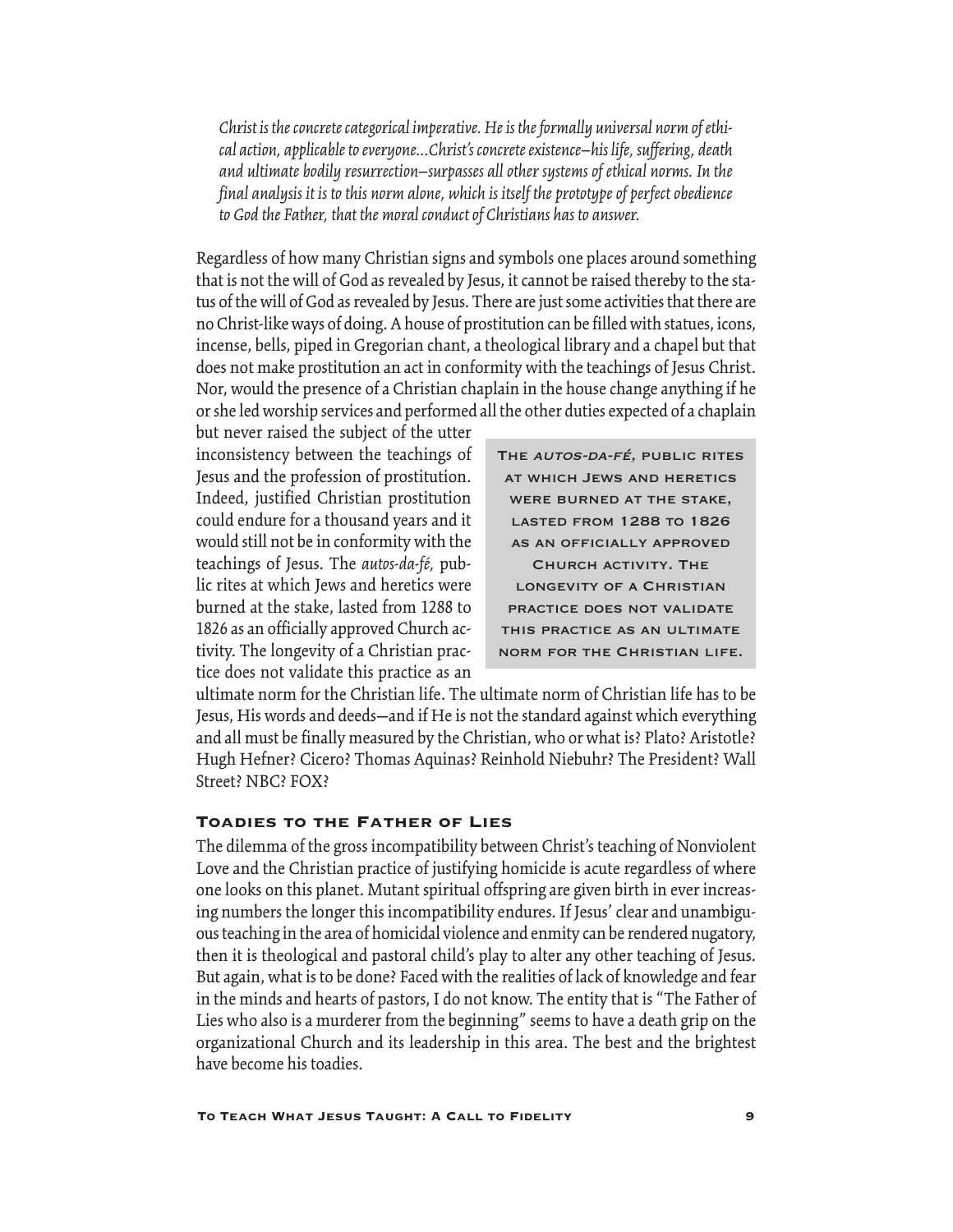#### Trustful Fidelity Can Achieve the Impossible

One thing I do know is this: people cannot dialogue about, act on, or be creative with ideas they have never heard. Perhaps step one would be for bishops, ministers and priests to immerse themselves in the history, theology and spirituality of Gospel nonviolence and then to candidly present this truth to their congregations with two understandings: first, that "We have failed miserably at this in the past, we are failing miserably at it in the present but let us work together to find our way back to

fidelity in the future"; and second, that "The evil of violence is so coiled around the heart of the Church that we in our lifetime may never find our way back but will have to die in the hope that God in His Mercy will honor the fact that we have at least been truthful and that as Church we have searched for a way to return to fidelity." Of course with Jesus, the God of the Impossible, there is always the possibility that our efforts in unwavering obedience to Christ-God will be used by God to create an Exodus event or Resurrection experience—a saving phenomenon of superabundant fruitfulness that

Of course with Jesus, the God of the Impossible, there is always the possibility that our efforts in unwavering obedience to Christ-God WILL BE USED BY GOD TO CREATE an Exodus or Resurrection event—a saving event of superabundant fruitfulness that is directly tied to trustful fidelity but which no human thought process could have anticipated.

is directly tied to trustful fidelity but which no human thought process could have ever foreseen. The infinitely improbable happens regularly when Christians trustfully pray and act in conformity with the teachings of Jesus. But, Christians cannot pray and act on a teaching of Jesus that bishops, ministers and priests will not let them genuinely hear and encounter.

#### The Ordained Tactics—Ignore, Mock, Trivialize

It is a fundamental proposition of hardball politics, secular and ecclesial, that the first line of defense against an unwanted truth is to prevent it from becoming part of the community's conversation. Such was the case with women's suffrage, such was the case with racism, such was the case with feminism and such is the case today in the Churches with the Nonviolent Jesus and His teachings of Nonviolent Love of friends and enemies. At this hour the Nonviolent Jesus and His Nonviolent Way, when they are allowed to enter into the conversation at all, are portrayed in a mockingly ridiculous fashion, just as women voting was so portrayed 150 years ago. This dismissive strategy renders a serious consideration of the subject a self-evident waste of time in the minds of everyday Christians. In reality no microphone is given to an unwanted truth because those who control the microphone fear that this truth may carry implications that would demand some serious changes (metanoia) on their part.

Referring to the carnage of the First World War at the beginning of the twentieth century Gandhi said, "I know I am walking on thin ice, but European Christian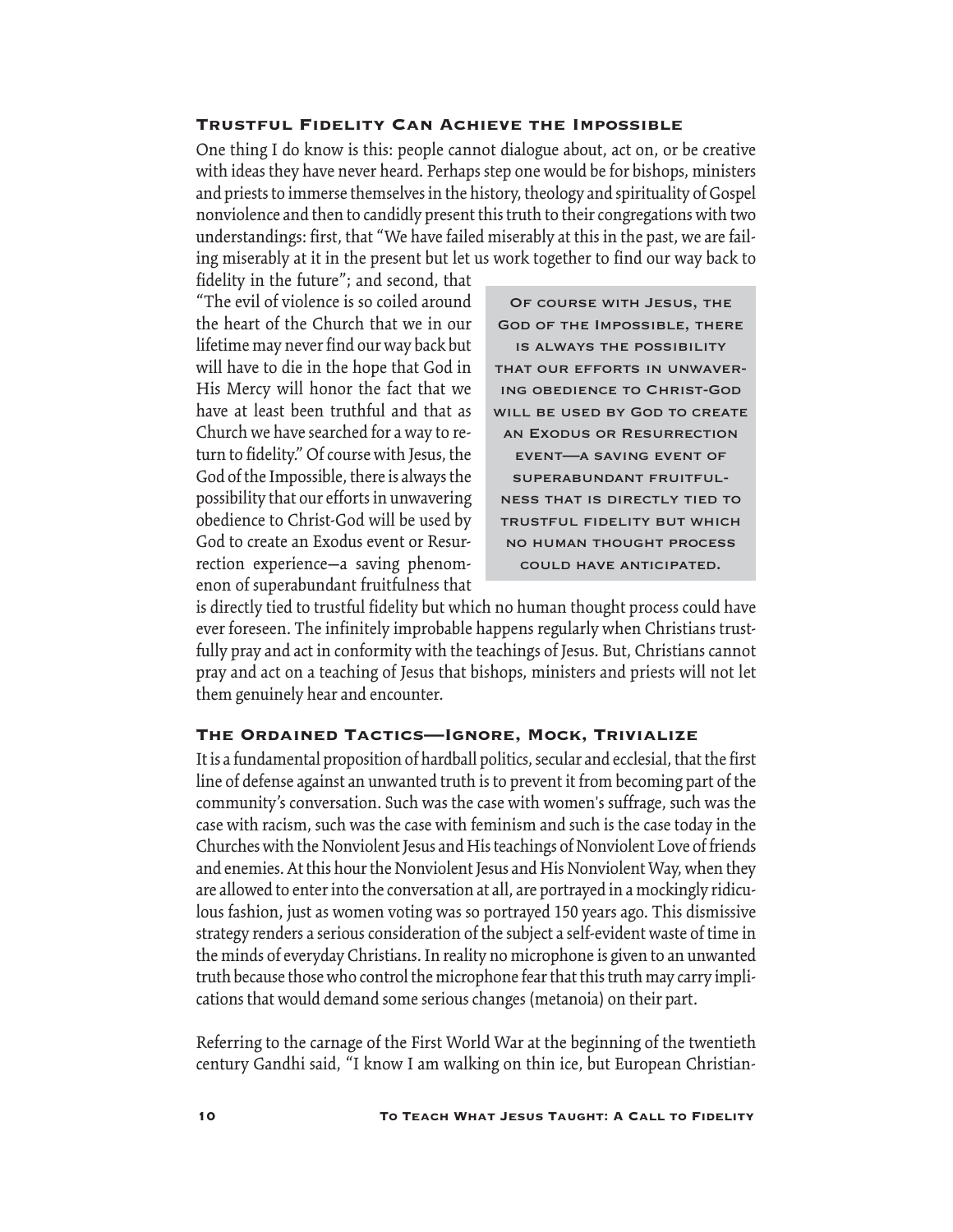ity does not understand the Asiatic Jesus." I also know that I am walking on thin ice but in reference to the carnage of the entire twentieth century I would say that mainline Christianity does not understand the Jesus of the Gospel who teaches a

Way of Nonviolent Love of friends and enemies because bishops, ministers and priests have not taught what they were ordained to teach, that is, what Jesus Christ taught. An Anglican Bishop once answered Gandhi's inquiries as to why he did not explicitly educate his flock about Jesus' nonviolence by saying, "The people are not ready for it." Gandhi responded, "Are you sure it is the people

Ready or not, somehow bishops, ministers and PRIESTS MUSTBE BROUGHT TO see in faith that Jesus is trustworthy when He teaches His disciples a WAY OF NONVIOLENT LOVE OF friends and enemies.

who are not ready?" Ready or not, somehow bishops, ministers and priests must be told that they must not continue to evade this teaching of Jesus. Somehow they must be brought to see in faith that Jesus is trustworthy when He teaches His disciples a Way of Nonviolent Love of friends and enemies. Somehow they must be brought to see that they need not fear teaching the truth that Jesus taught, but rather, they need fear teaching as Jesus' truth what is not Jesus' truth.

#### The Enfeebled Fruits of Dishonest Shepherding

During the twentieth century, the century of Cain, Christians killed more people in war—including more fellow Christians—than in all other centuries combined. This is proof positive that bishops, ministers, and priests—by refusing to teach what Jesus taught on the phenomenon of violence—have not served well those who have been entrusted to them and who trusted them to teach the complete truth about Jesus

and His Way. The twenty-first century is now upon us. Unless bishops, ministers and priests can be reached on this issue of Jesus and His Way of Nonviolent Love, then Christianity can look forward to more of the same quality of ordained leadership in the twenty-first century that it has received in the twentieth cen-

The blood on the hands of Church leaders, indeed on the hands of all the followers of Christ, should be their own—not the blood of others.

tury—and with precisely the same enfeebled fruits emanating from this dishonest shepherding. The blood on the hands of Church leaders, indeed on the hands of all the followers of Christ, should be their own—not the blood of others.

## The Moral Mantra

WWJD, "What would Jesus do?" has almost become a moral mantra among contemporary Christians. If Christians are to be followers of Jesus as their Lord and hence be faithful to His new and unique commandment, "I give you a new commandment: Love one another. As I have loved you, so you also should love one another" (jn 13:33-34), then to ask "WWJD" when a moral decision has to be made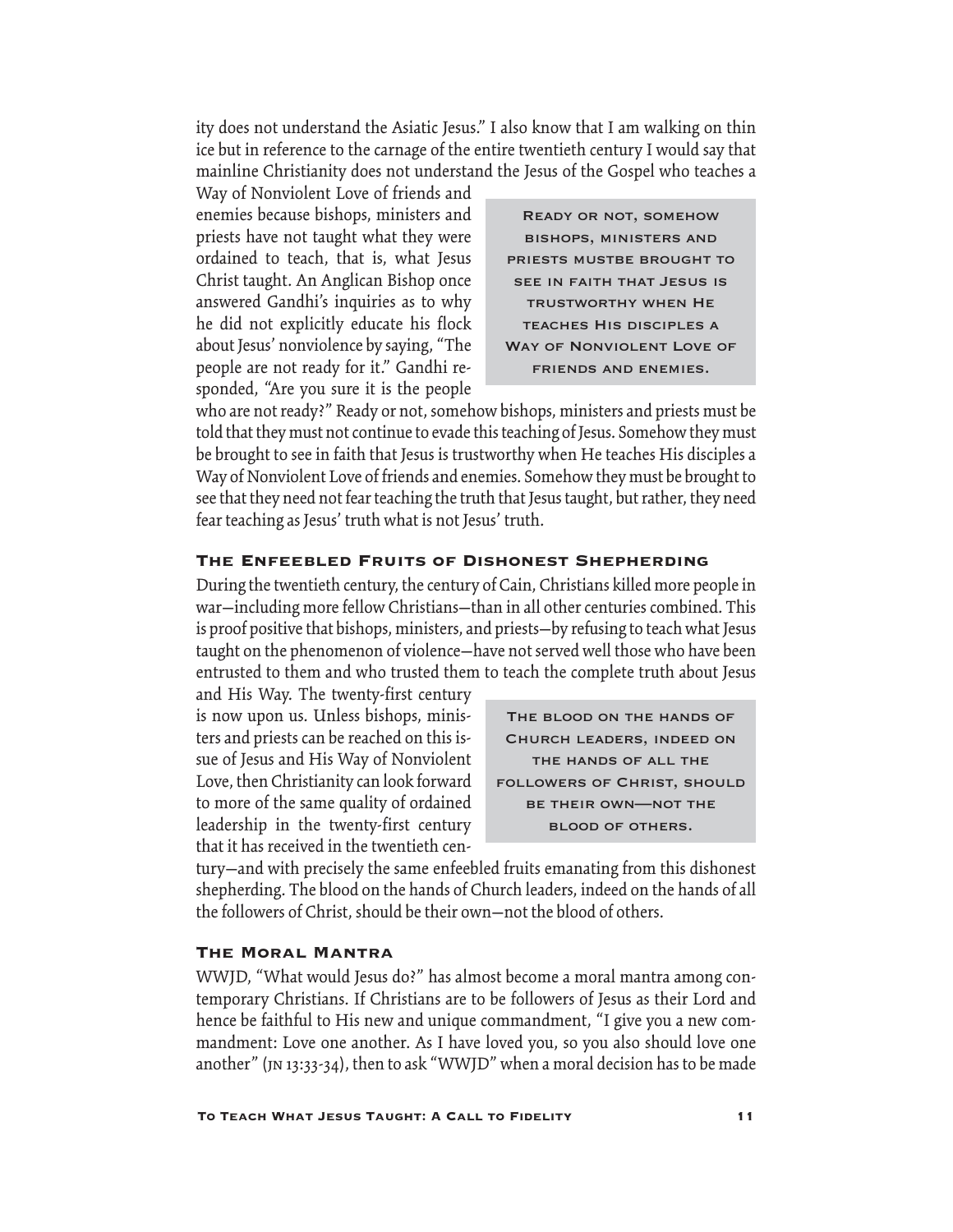is just elementary spiritual sanity. The *Catechism of the Catholic Church* in §1970 says, "The entire law of the Gospel is contained in the *new commandment* of Jesus, to love one another as he loved us," and in §2822 states categorically, that Jesus' *new commandment* "summarizes all the others and expresses His entire will." John Paul II in his Encyclical on Christian morality, *Veritatis Splendor* proclaims:

*Following Christ is thus the essential and primordial foundation of Christian morality...Jesus asks us to follow him and to imitate him along the path of love, a love which gives itself completely to the brethren out of love for God: "This is my commandment, that you love one another as I have loved you"* (jn 15:12)*. The word "as" requires imitation of Jesus...Jesus' way of acting and his words, his deeds and his precepts constitute the moral rule of Christian life.* 

WWJD is simply a short hand fidelity formula to help Christians obey His New Commandment and to help them discern how Jesus would love in a particular moral moment based on how God Incarnate loved while He walked this earth. WWJD, of course, also means, "What wouldn't Jesus do?" and this is a question equal in

spiritual gravity to "What would Jesus do?" However neither the Christian nor the Christian Community can genuinely apply WWJD, in either its positive or prohibitionary form, if those responsible for teaching what Jesus taught, do not teach what Jesus taught, e.g., in relationship to homicidal violence and enmity. When bishops, ministers, priests and Churches bracket-out of their proclamation of the Gospel of Jesus explicit, unequivocal teaching on revenge, retaliation, enmity, and violence, then WWJD becomes an unusable standard for Christians in these areas—except perhaps as a mechanism of nurtured ignorance

When bishops, ministers, priests and Churches bracket out of their proclamation of the Gospel Jesus' explicit, unequivocal teaching by word and by deed on revenge, retaliation, enmity, and violence, then WWJD becomes an unusable standard for Christians in these areas—except perhaps as a mechanism of nurtured ignorance by which evil is given an aura of sanctity.

by which evil is given an aura of sanctity. Note the inordinate amount of ink and air time the issue of whether or not Jesus would drive an SUV recently received. Whether Jesus would kill His enemies does not receive a drop of ink or a wavelength of air time—even when war is raging or on the horizon. Could it be that this is precisely what the secular and ecclesiastical elites of the various Churches desire?

Bishops, ministers and priests are ordained in order to nurture in their communities growth in the Holy Spirit of Jesus Christ by honestly and completely telling the entire story of Jesus to those placed in their care. Jesus' story and Spirit then become part of the story and spirit of their communities and part of the story and spirit of each Christian in his or her community. If a person does not wish to truthfully tell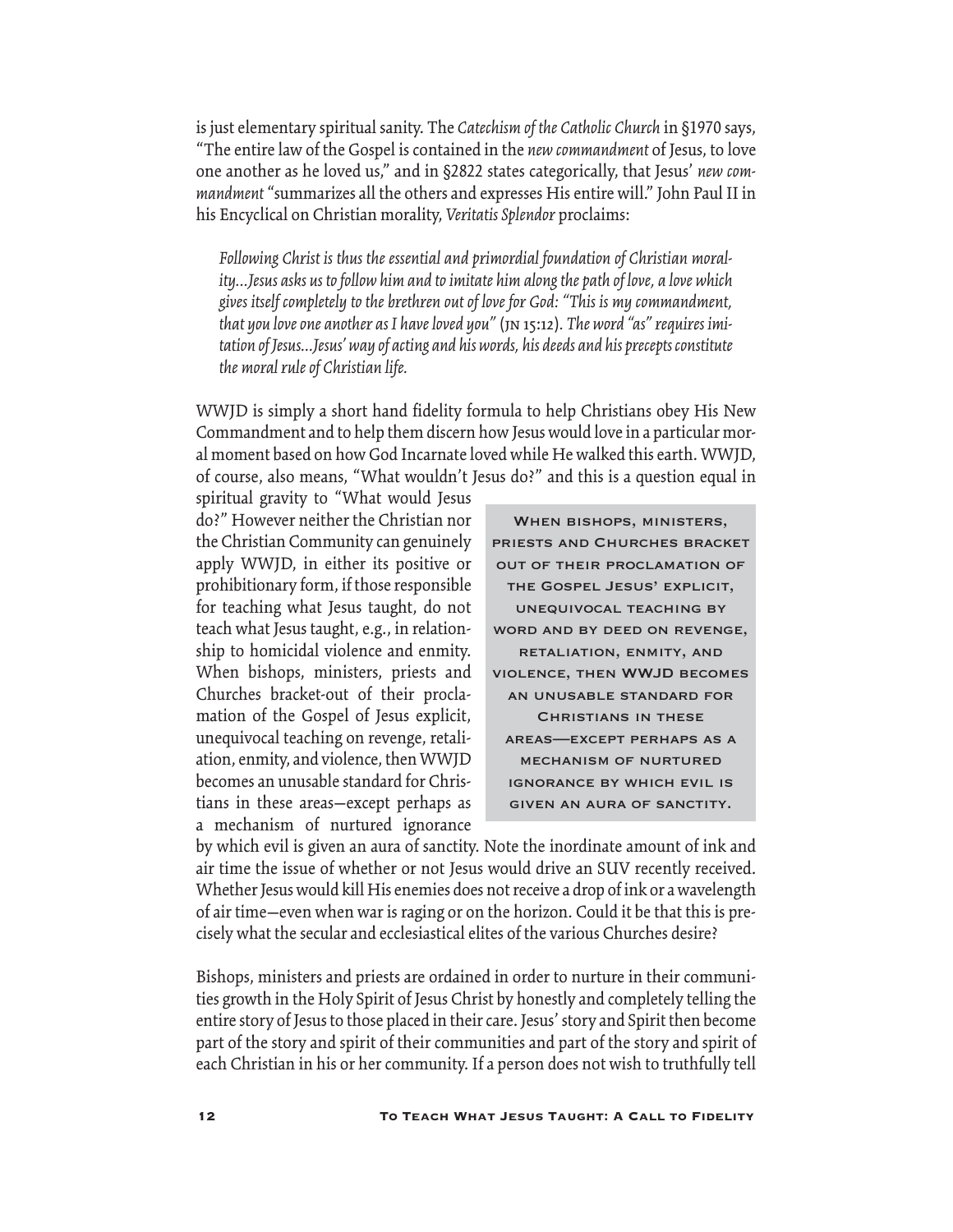the story of Jesus and nurture His Holy Spirit then why be ordained? Why give a community or individual Christians less than the entire story of Jesus to make their own? Are the allurements of a secure income, status, power and social acceptance so magnetic that they can seduce a Christian leader into falsifying a teaching of Jesus in order to obtain them or retain them?

The *Catechism of the Catholic Church* (§782) teaches that the Church "is marked by characteristics that clearly distinguish it from all other religious, ethnic, political or cultural groups found in history: Its law is the *new commandment* 'to love as Christ loved us' (JN 13:34). This is the 'new' law of the Holy Spirit" (RM 8:2; GA 5:25). What is going on when Church leaders build and nurture Christian communities independent of Jesus' teachings of Nonviolent Love of friends and enemies? Should such men and women even be considered Church leaders? Do not Church leaders in the post-apostolic age bear the responsibility of seeing to it that their respective Churches "remain in the teaching of the apostles" (ac 2:42)? Should men or women, who are not 100% committed to leading a Christian community by, with, in and through fidelity to Jesus' *new commandment* as it specifically relates to the rejection of homicidal violence and enmity, ever be allowed in positions of Church leadership? If Jesus is nonviolent and lives a Way of Nonviolent Love of friends and enemies then that love that is "as I have loved" is Nonviolent Love. If a pastor cannot grasp this—which is so clearly communicated in the Gospels and which is enshrined forever in the indisputable and binding apostolic tradition of the Church—isn't he or she a real and present spiritual danger to the community and its life in the Spirit?

## Ruling Religious Elites Selectively Shroud the Story

The most renowned moral theologian in the Catholic Church of the twentieth century, Rev. Bernard Häring, speaks of "the stubborn resistance of the ruling religious

class to Christ's message and witness of nonviolence." He goes on to assert, "It is not possible to speak of Christ's sacrifice while ignoring the role of nonviolence." Yet, I remember Bishop Thomas Gumbleton of Detroit reflecting that he went through twenty-one years of Catholic education without ever being taught about Gospel nonviolence. I can

Is there any spiritually sound Christian option except to tell the whole story of the Nonviolent Jesus and His Way of Nonviolent Love of friends and enemies?

make the same attestation down to the exact number of years. I am certain there are bishops, ministers and priests whose numbers go into the hundreds of thousands in the last century alone who would have to say the same thing, if asked. Is it not time to prepare seminarians to tell the whole story of Jesus? Is it not time to let congregations hear the whole story? Is there any spiritually sound Christian option except to tell the whole story of the Nonviolent Jesus and His Way of Nonviolent Love of friends and enemies? Precisely, who or what is at work when the leaders of a Christian